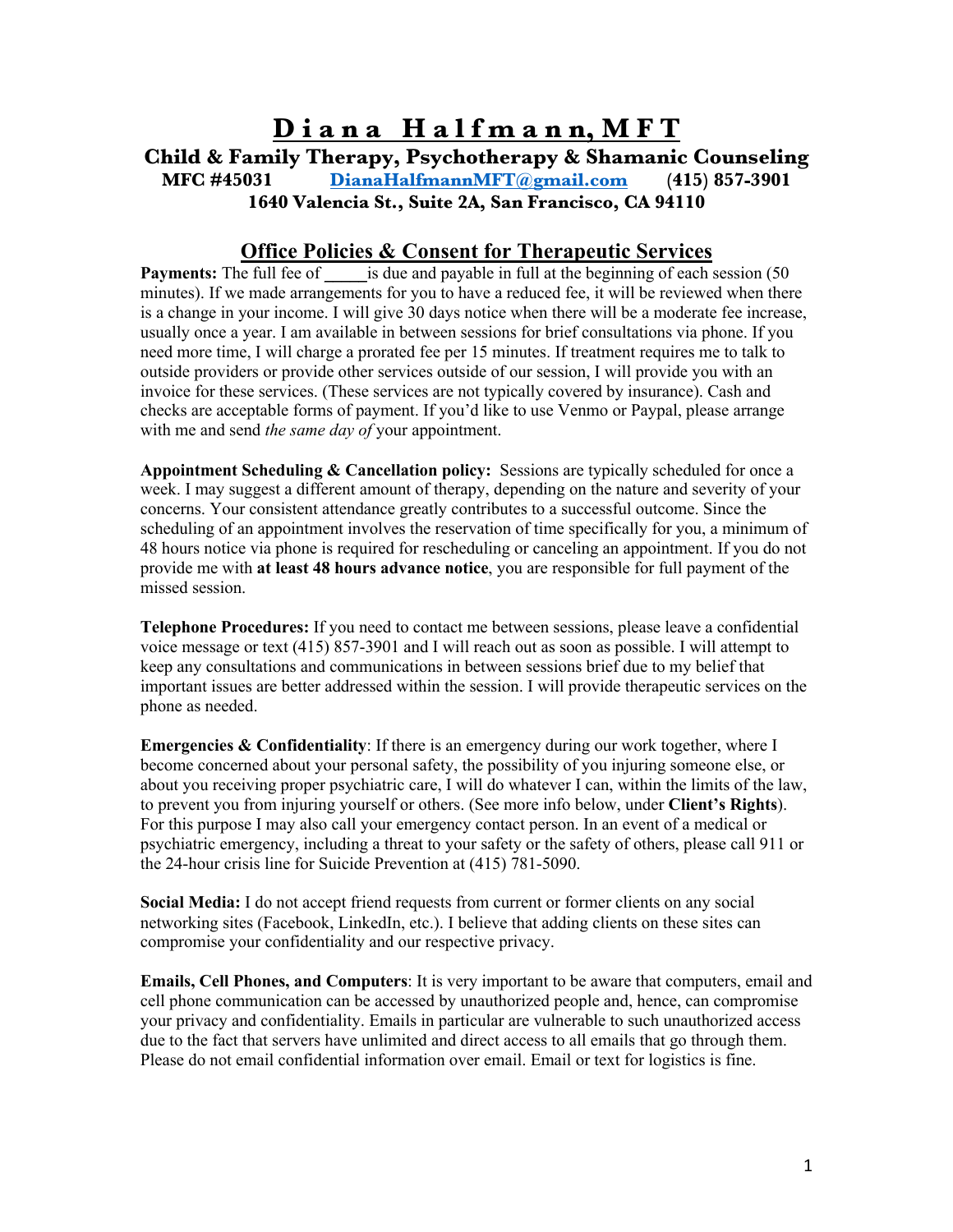**Health Insurance & Confidentiality of Records:** You should be aware that insurance plans generally limit coverage to certain diagnosable mental conditions and that you are responsible for verifying and understanding the limits of your insurance coverage. The 48-hour cancellation policy applies, so you will be responsible to pay out-of-pocket my fee for the missed session. As an out of network provider, I can provide you with a "superbill" (a receipt) on a monthly basis, which you can then submit to your insurance company for reimbursement. Although I am happy to assist your efforts to seek insurance reimbursement, I am unable to guarantee whether your insurance will provide payment for the services provided to you. Disclosure of confidential information is required by your health insurance carrier or HMO/PPO/MCO/EAP in order to process claims. Be aware that submitting a mental health invoice for reimbursement carries a certain amount of risk to confidentiality, privacy, and future capacity to obtain insurance.

## **Legal Proceedings:**

I do not provide services in contemplation of legal proceedings. However, if I do need to respond to a subpoena on your behalf, you will be billed my hourly fee. If I am called to testify in court and I give up an entire or partial day, the client who requested the subpoena will be charged my deposition/court fee.

**The Therapy Process:** Participating in psychotherapy can result in a number of benefits to you, including a better understanding of your personal goals and values, improved interpersonal relationships, and resolution of the specific concerns that led you to seek therapy. Working toward these benefits, however, can be slow, difficult and at times painful. Psychotherapy is not a guarantee of a cure. Your active participation will contribute greatly to getting to a place of greater understanding and relief from your challenges. The quality of the relationship between therapist and client is vital to the success of the therapy, so I welcome any input from you about how the process is going, new directions you want to take, or any questions or concerns you may have at any point. In my therapeutic work, I use a number of interventions including, but not limited to cognitive behavioral, psycho-educational, transpersonal, somatic, and expressive arts therapy.

**Client's Rights:** You (the client) have the right to a confidential relationship with me (therapist). Within certain legal limits, information revealed by you during the course of therapy will be kept completely confidential and will not be revealed to any person without your written permission. I will not disclose confidential information about your treatment unless all person(s) who participated in the treatment with you provide their written authorization to release.

- 1. You have the right to know the content of your records at any time and I have the right to provide you with the complete records or a summary of their content.
- 2. If you authorize me to, I can release any part of your records on file to any person you specify. I will tell you when you make your request whether or not I think releasing that information to that agency or person might be harmful to you.
- 3. Under certain legally defined situations, I have the duty to reveal information you tell me during the course of therapy to other persons without your written consent. I am not required to inform you of my actions if this occurs. Some of these legally defined situations include:
	- a. Revealing to me active child abuse or neglect; if a perpetrator is in contact with minors and there is a reasonable suspicion that he/she may still be abusing minors; if active physical abuse of a dependent adult or an elder is taking place.
	- b. If you seriously threaten harm or death to another person, I am required to warn the intended victim and notify the appropriate law enforcement agencies.